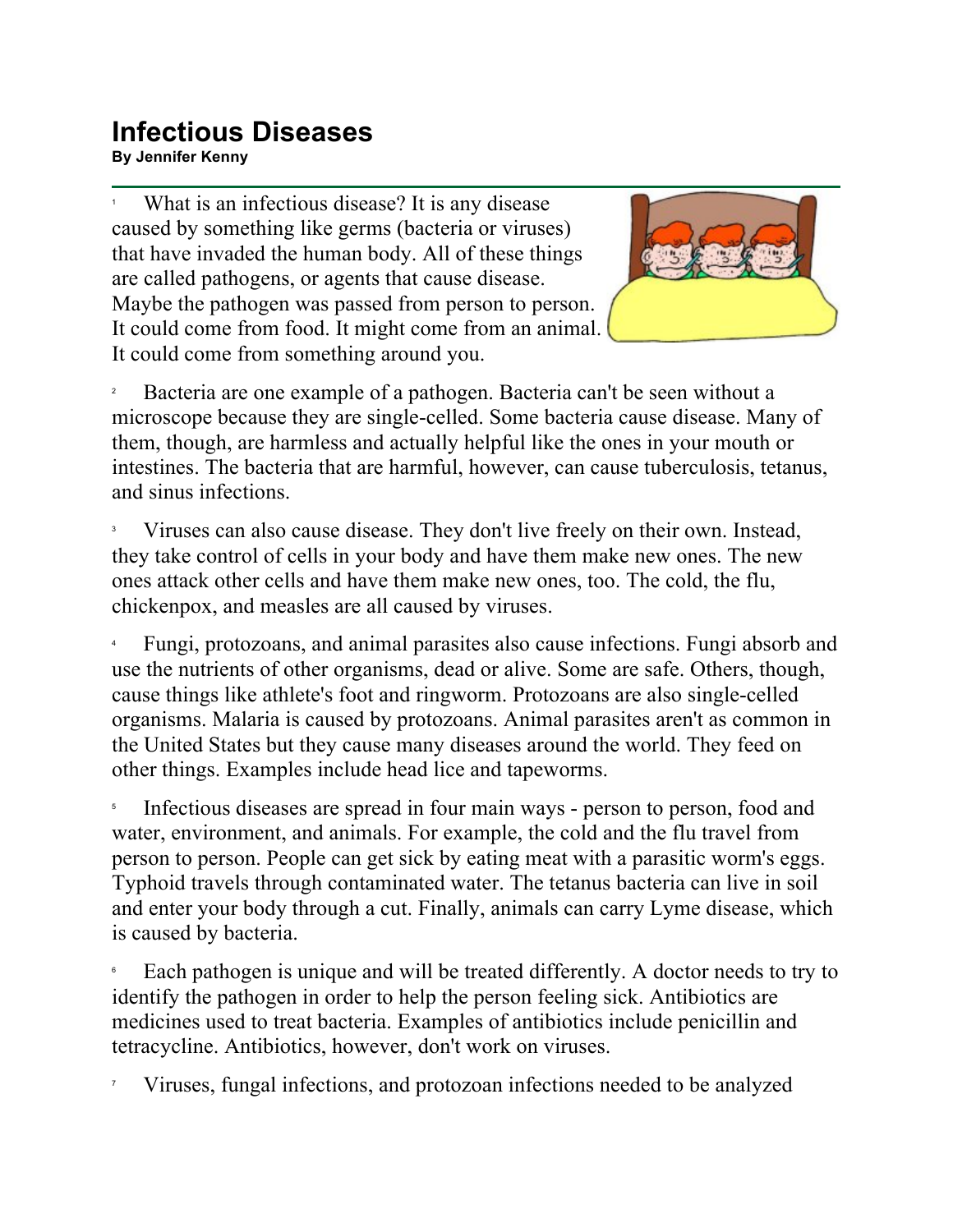individually as well. Antiviral medicines relieve the symptoms of the virus more than anything else. They can also stop the production of new ones. Your body's immune system is the best defense against viruses. Fungal infections such as athlete's foot can be treated with over the counter medicine. More serious fungal infections need prescriptions. Protozoan infections can often be prevented with good cleaning. However, certain prescriptions are available for treatment.

8 Do you remember that head lice are parasites? Well, head lice can be prevented by not sharing combs with others. However, if someone gets head lice anyway, medicated shampoos can help.

9 Medical research is constantly focusing on what causes certain infections and how to stop the spread of all diseases.

Copyright © 2010 edHelper